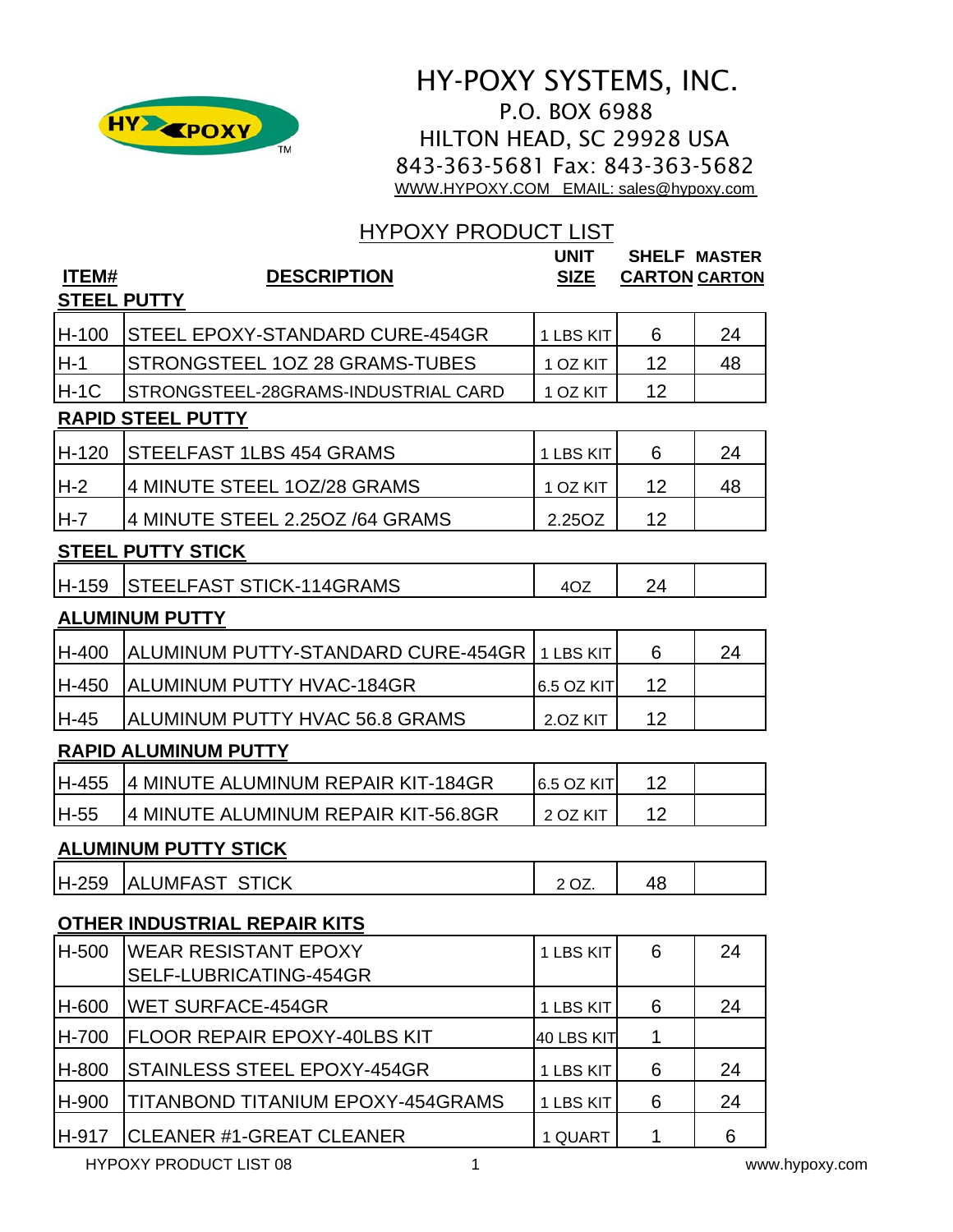# **ITEM# DESCRIPTION SIZE CARTON CARTON**

# **UNIT SHELF MASTER**

# **CLEAR EPOXY**

| IH-3   | <b>ICLEARBOND- CLEAR EPOXY-TUBES</b>              | 1 OZ KIT  | 12 |     |
|--------|---------------------------------------------------|-----------|----|-----|
| $H-3C$ | CLEARBOND- CLEAR EPOXY-INDUSTRIAL CARD   1 OZ KIT |           | 12 |     |
| H-3S   | CLEARBOND- CLEAR EPOXY-DUAL SYRINGE 35 FL. OZ     |           | 12 | 48' |
| H-200  | <b>CLEARBOND EPOXY- STANDARD CURE</b>             | 1 LBS KIT |    |     |

# **RAPID CLEAR ADHESIVE**

| lH-4   | ICLEARFAST-CLEAR EPOXY-28.4GR TUBES                   | 1 OZ KIT  | 12 | 48 |
|--------|-------------------------------------------------------|-----------|----|----|
| $H-4C$ | <b>CLEARFAST-CLEAR EPOXY-INDUSTRIAL CARD</b>          | 1 OZ KIT  | 12 |    |
| $H-4S$ | CLEARFAST-4 MINUTE CLEAR EPOXY-DUAL SYRINGE 85 FL. OZ |           | 12 | 48 |
|        | <b>REAR VIEW MIRROR REPAIR</b>                        |           |    |    |
|        | <u> IH-RVM IREARVIEW MIRROR ADHESIVE REPAIR KIT</u>   | .3ML/.6ML | 12 |    |
|        |                                                       |           |    |    |

### **SUPER GLUE**

| <b>H-SG</b> | <b>SUPER GLUE-HEAVY-DUTY</b>                   | 3GR  | 12 |  |  |
|-------------|------------------------------------------------|------|----|--|--|
|             | <b>H-SGG SUPER GLUE-GEL HEAVY-DUTY</b>         | 3GR  | 12 |  |  |
|             | H-1005 INSTANT ADHESIVE-40cps INDUSTRIAL SIZE  | 20GR | 12 |  |  |
|             | <b>LUBRICANT AND CHOKE CLEANER</b>             |      |    |  |  |
|             | H-LUB 100Z PENETRATING LUBRICANT               | 10OZ | 12 |  |  |
|             | <b>H-CCC 100Z CHOKE AND CARBURETOR CLEANER</b> | 10OZ | 12 |  |  |
|             |                                                |      |    |  |  |

**THREADLOCKER-RED PERMANENT**

### **HIGH TEMPERATURE-RED**

| H-8100 HIGH TEMPERATURE-PERMANENT        | 2ML           | 100            |  |
|------------------------------------------|---------------|----------------|--|
| H-8200 HIGH TEMPERATURE-PERMANENT        | <b>50ML</b>   | 12             |  |
| H-8300 HIGH TEMPERATURE-PERMANENT        | <b>250ML</b>  | $\overline{2}$ |  |
| H-8400 HIGH TEMPERATURE-PERMANENT        | <b>LITER</b>  | 1              |  |
| H-8500 HIGH TEMPERATURE-PERMANENT        | <b>GALLON</b> |                |  |
| <b>HIGH STRENGTH 3/4"/ 20MM BOLT-RED</b> |               |                |  |
| H-8600 HIGH STRENGTH 3/4 BOLT-PERMANENT  | 2ML           | 100            |  |
| H-8700 HIGH STRENGTH 3/4 BOLT-PERMANENT  | 10ML          | 12             |  |
| H-8800 HIGH STRENGTH 3/4 BOLT-PERMANENT  | <b>50ML</b>   | 12             |  |
| H-8900 HIGH STRENGTH 3/4 BOLT-PERMANENT  | 250ML         | $\overline{2}$ |  |
| H-9000 HIGH STRENGTH 3/4 BOLT-PERMANENT  | <b>LITER</b>  | 1              |  |
| <b>HIGH STRENGTH 1"/25MM BOLT-RED</b>    |               |                |  |
| H-9100 HIGH STRENGTH 1" BOLT-PERMANENT   | 2ML           | 100            |  |
| H-9200 HIGH STRENGTH 1" BOLT-PERMANENT   | 10ML          | 12             |  |
| H-9300 HIGH STRENGTH 1" BOLT-PERMANENT   | <b>50ML</b>   | 12             |  |
| H-9400 HIGH STRENGTH 1" BOLT-PERMANENT   | 250ML         | 2              |  |
| H-9500 HIGH STRENGTH 1" BOLT-PERMANENT   | LITER         | 1              |  |